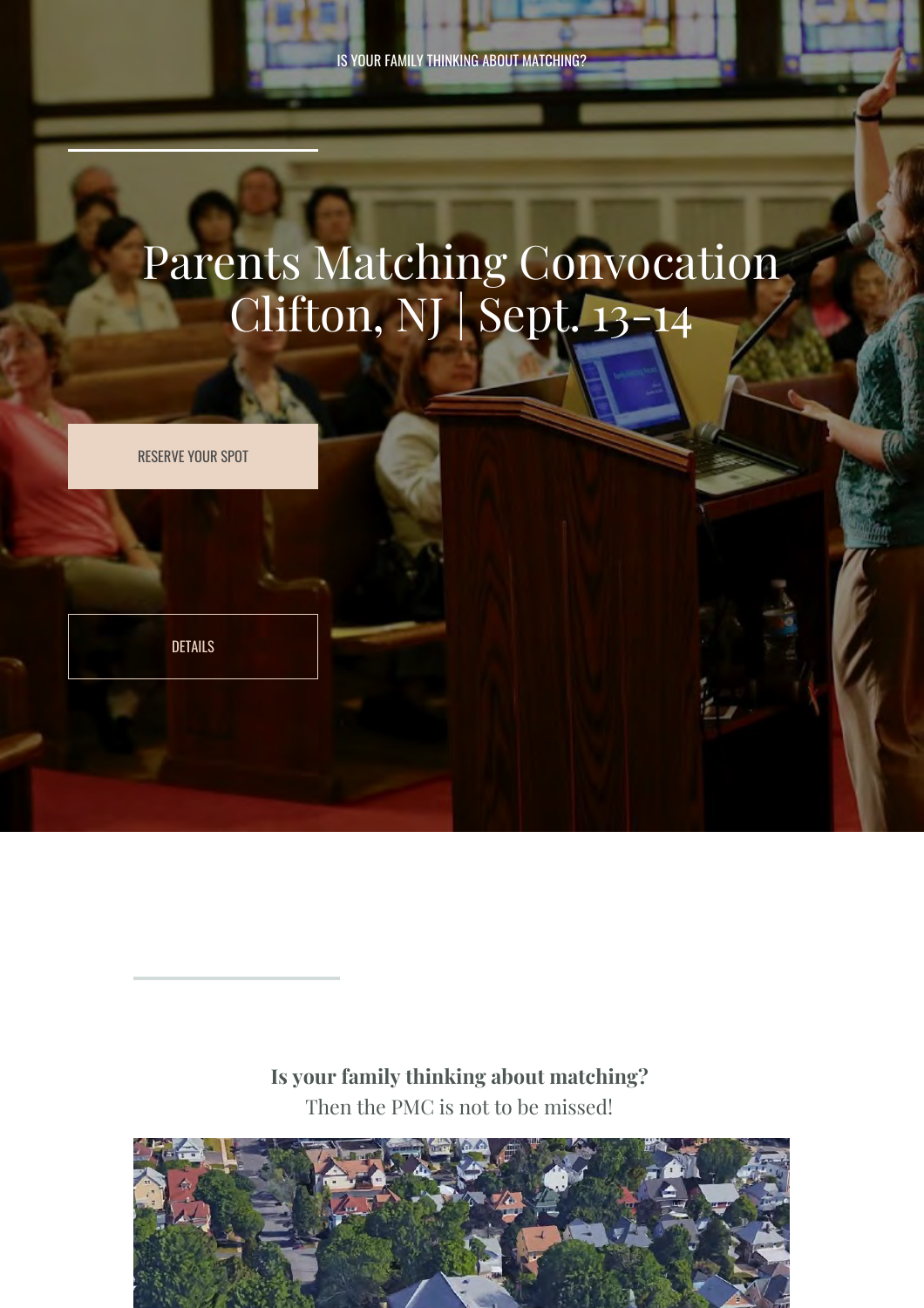

The PMC is a great opportunity for parents to understand the matching process, learn from families who have had successful matching experiences, network with other families, and consider possible matching candidates.

"I left the convocation knowledgeable and confident that this is a matching process that works." - Parent

REGISTER NOW!

"The PMC is very worthwhile. I'm very happy that I made the right decision to attend, and I feel that this experience has given us a new start for our children's matching process"

"It was very informative and well organized. Many years of experience has led up to this convocation. We look forward to moving ahead on this matching process."

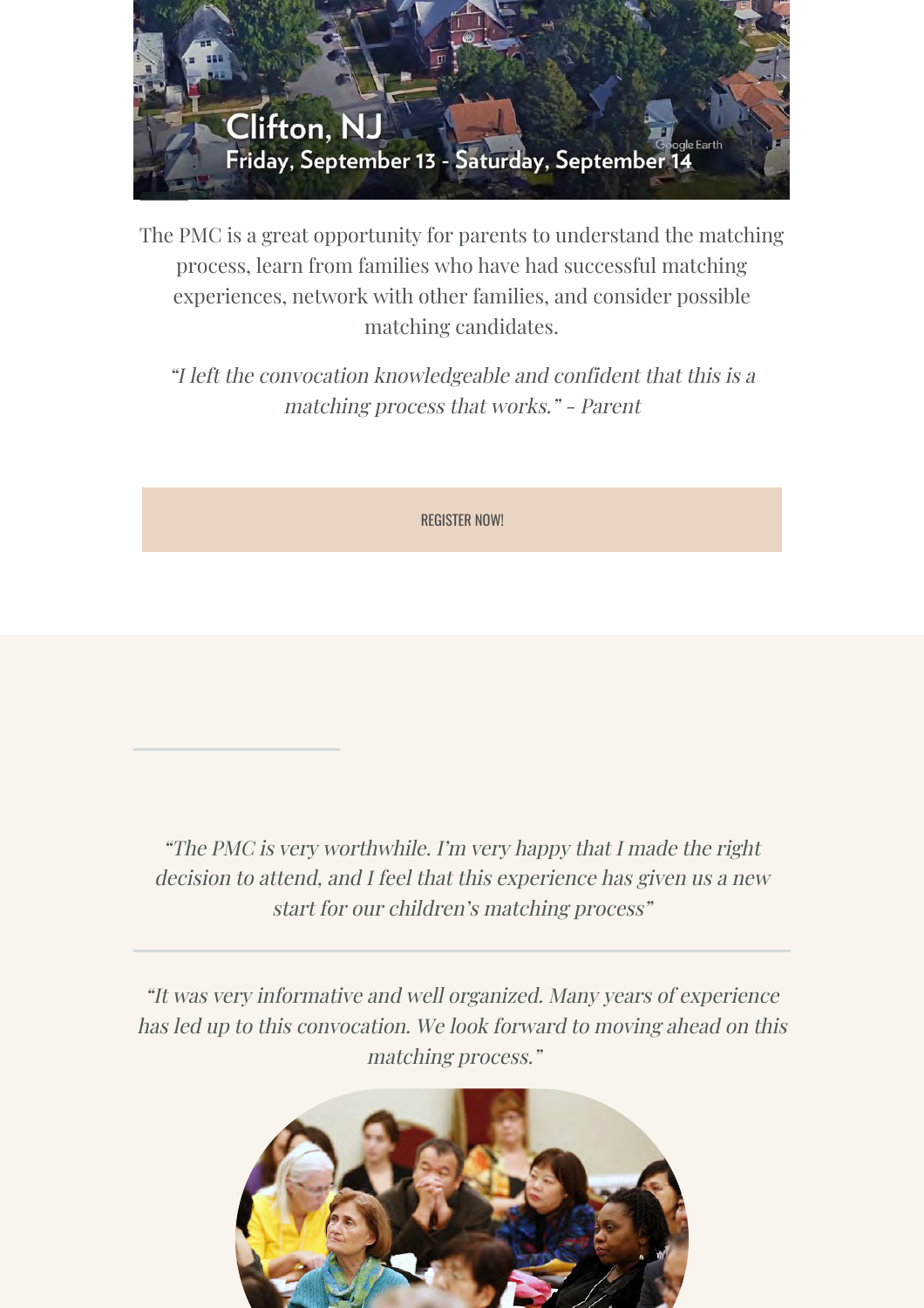

### **Details**

<span id="page-2-0"></span>This National PMC will be held at the **Clifton Family Church** on September 13-14.

All matching candidates will have the opportunity to display a profile at the event. In order for a matching profile to be displayed during the PMC, the candidate must complete their profile on BFMatch.org by **September 1.**

### **Who Is the PMC For?**

Parents with children interested in the matching and parents of younger children who would like to learn about the matching process are encouraged to attend. Matching Supporters who would like to network with parents and other Matching Supporters are invited to attend.

### Japanese translation will be available.

### **Matching Supporter Training – Sept. 13-15**

A training and certification seminar for prospective Matching Supporters will be held on September 13-15 together with the PMC. The Training will be held Friday, September 13 from 1:00 PM to Sunday, September 15 at 4:00 PM. The training seminar is free for qualified participants. All meals and program fees for the seminar and convocation will be subsidized by the National BFM. Travel costs are the responsibility of each participant. Register here for the Training.

### **Early Bird Discount!**

\$60 for individuals \$100 for couples \$40 for current Matching Supporters

Prices go up after September 1.

 \*If you are registering for the Matching Supporter Training, please complete the registration for the Training here. You do not need to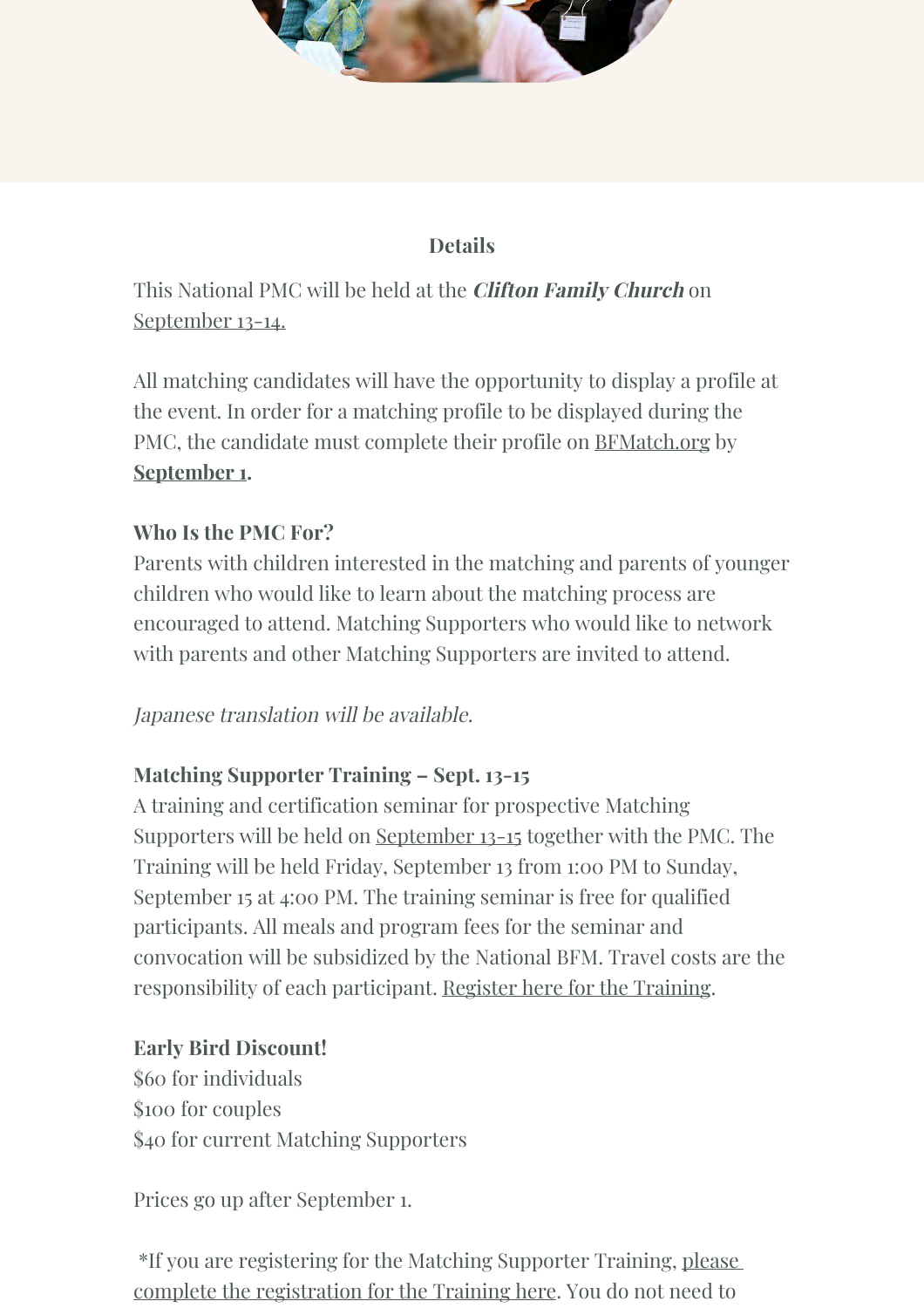register for the PMC.

The registration fee covers the convocation program and materials, including the **Family Matching Handbook** (choose English or Japanese). Snacks and refreshments during the program and four meals will be included as well (Friday dinner through Saturday dinner).

### **Location: Clifton Family Church**

78 DeMott Ave, Clifton, NJ 07011

### **Schedule**

Onsite registration for the PMC will open at 5:00 PM on Friday, September 13. Dinner will be served at 6:00 PM. The program will begin at 7:00 PM that evening and will close at 9:30 PM on Saturday night, September 14.

For additional questions, please contact Tina Zelada at bfmadmin@unification.org.

We hope to see you there!

Sincerely, **Crescentia DeGoede** Director, National BFM

REGISTER TODAY

**How to Create a Profile on BFMatch.org**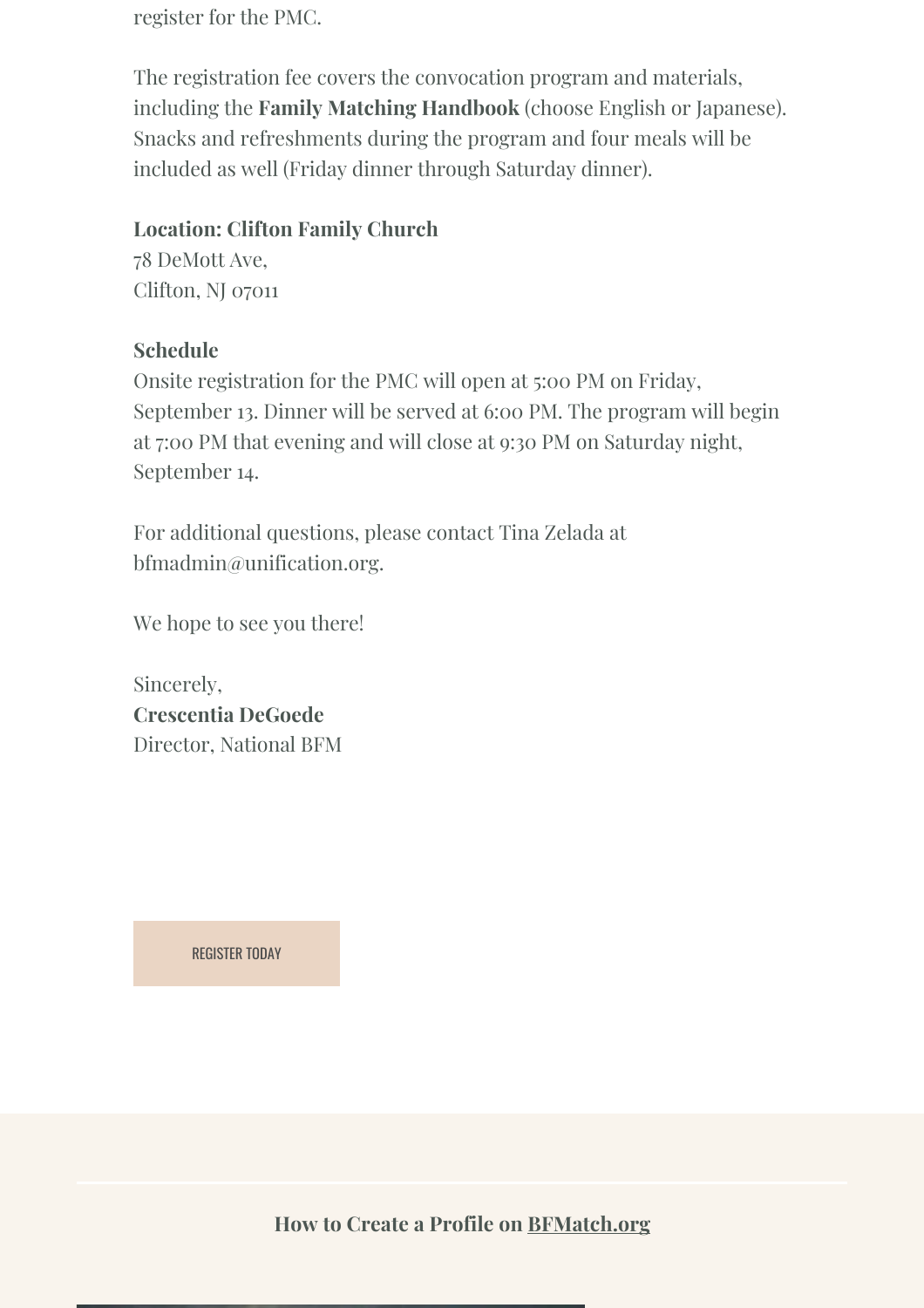

## Parents Matching Convocation

Date & Venue \* C September 13-14, 2019 - Clifton, New Jersey

## About You

| Name<br>∗                                |                      |
|------------------------------------------|----------------------|
| <b>First Name</b>                        |                      |
| <b>Last Name</b>                         |                      |
| Gender *                                 |                      |
| $\circ$ Male                             |                      |
| $\circ$ Female                           |                      |
| Email *                                  |                      |
| <b>Email Address</b>                     |                      |
| Phone Number *                           |                      |
|                                          |                      |
| <b>United States</b>                     | $\blacktriangledown$ |
| Country *                                |                      |
| <b>United States</b>                     | ▼                    |
| Address *                                |                      |
| <b>Street Address</b>                    |                      |
| $\ast$<br>City, State, and Zip           |                      |
| City                                     |                      |
| <b>State</b>                             |                      |
| Zip/Postal Code                          |                      |
| How will you be participating?<br>$\ast$ |                      |

- I will participate as an individual (\$80.00)
- $\degree$  I will participate with my spouse (\$140.00)
- I will participate as a Matching Supporter (\$40.00)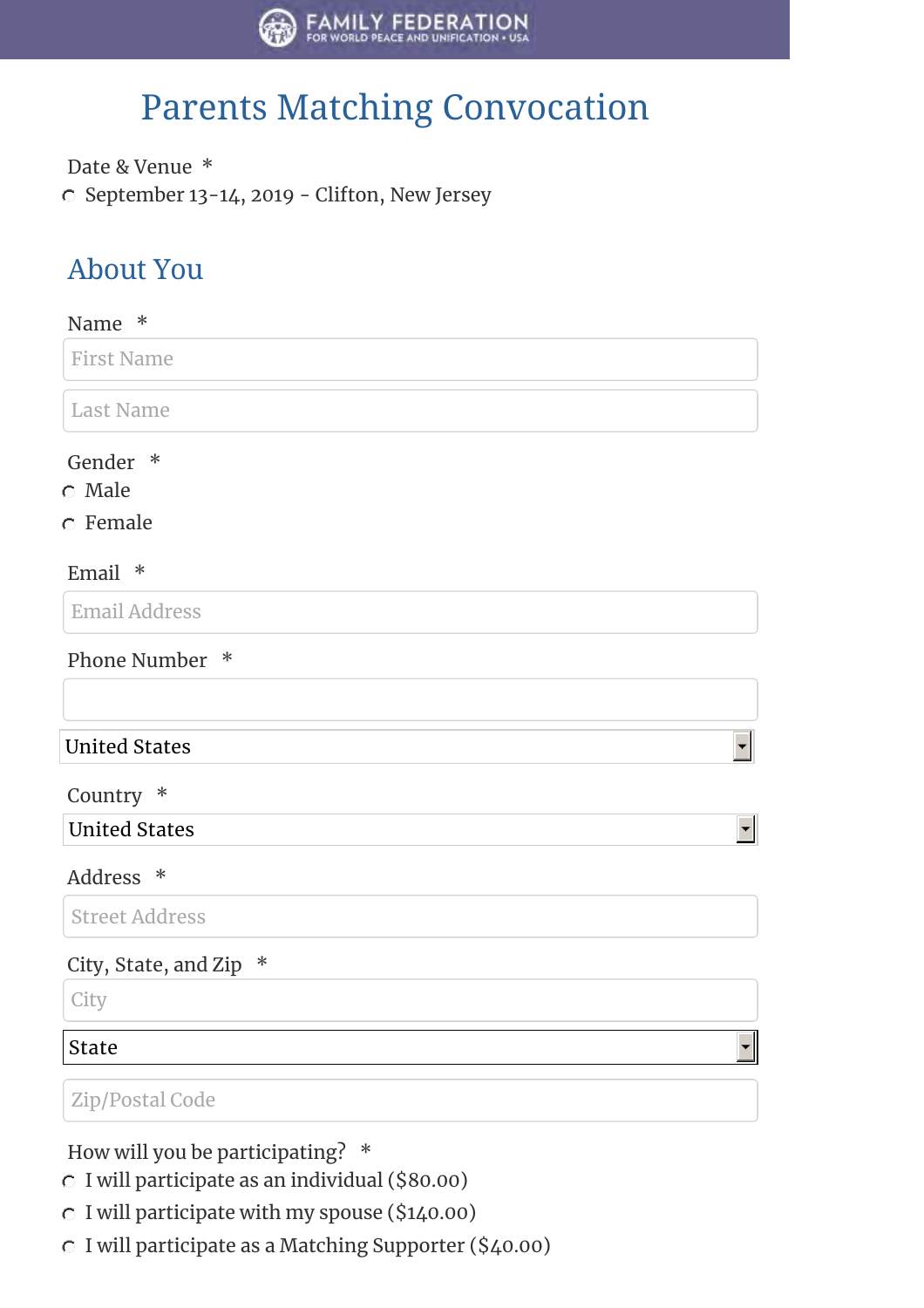### Profile Display at the PMC

All candidates that would like to have a profile displayed at the PMC need to create a complete profile, with photos on bfmatch.org by September 1st.

Do you plan to display your child(s) profile at the PMC?  $*$ 

Yes

C No

Dietary Restrictions \*

- Vegetarian
- None
- Other

Comments

 $\Box$  I understand that if I would like my child to be displayed at the PMC, my child needs to complete a matching profile at bfmatch.org  $*$ 

**Total** \$0.00

## Billing Information

Name \*

First Name

Last Name

## Payment Method

 $C$  Credit Card  $C$  Cash or Check

#### Card Number \*

Card Number